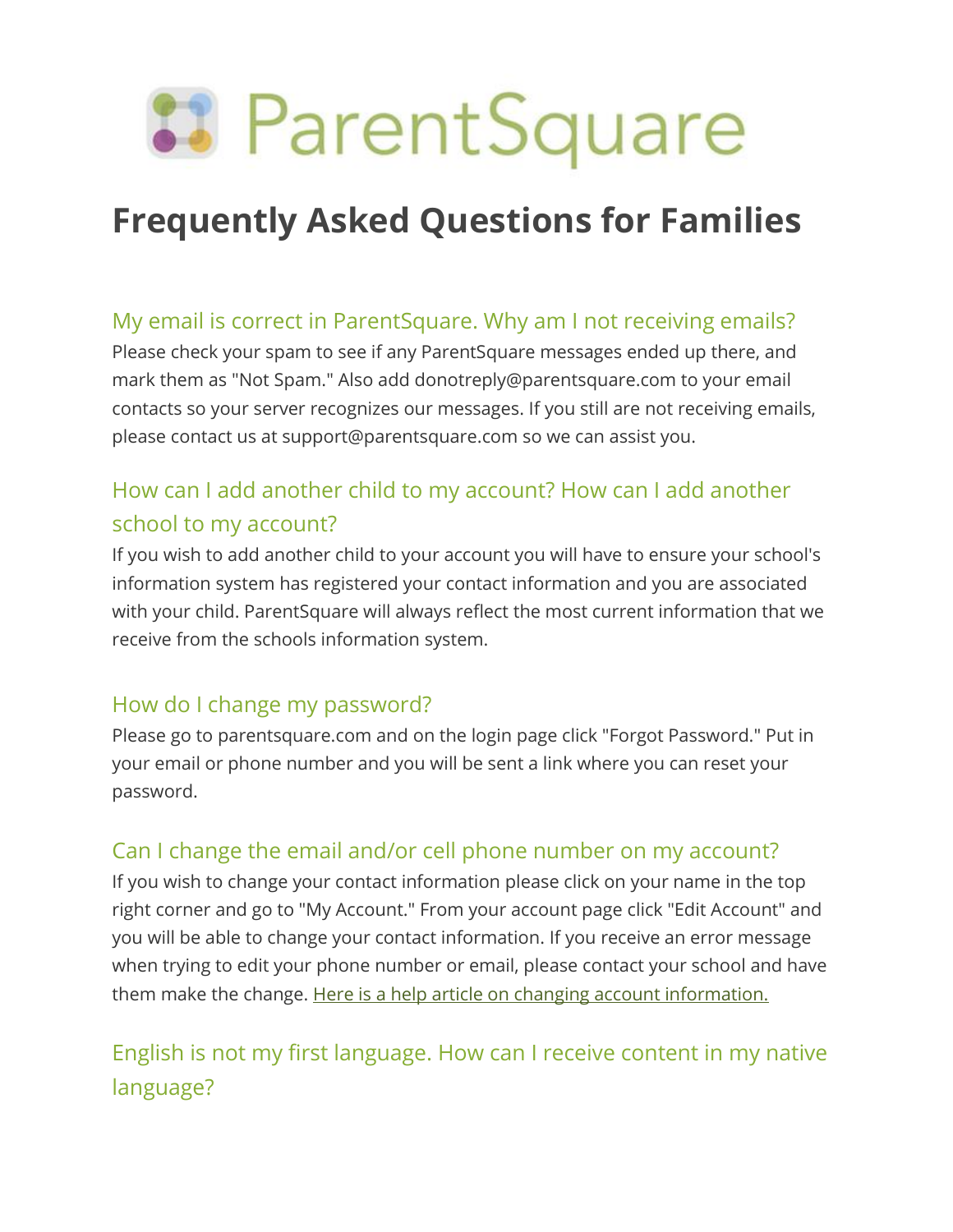You can customize your language settings by going to "My Account" and clicking "Change This" under language settings. From here, you can choose any language you prefer from the drop down menu and you will start to receive content in that language. [Here is a help article on how to change your language settings.](https://parentsquare.zendesk.com/hc/en-us/articles/217446746-Language-Setting)

## I am getting too many messages from ParentSquare, is it possible to receive less notifications?

You can customize your notification settings by going to your homepage and clicking on your name in the top right corner and selecting "My Account" from the drop down menu. On your account page you will see your notification settings in the top right corner and if you click "Change This" you can customize your notifications. If you are receiving too many notifications, try changing to our Digest setting where you will only receive one condensed message in the evening. Here is a help article on changing your [notification settings.](https://parentsquare.zendesk.com/hc/en-us/articles/217446726-Notification-Setting)

### Is it possible to contact my child's teacher directly and privately?

Contact your child's teacher privately by using our direct messaging tool. On the home page, click on "Messaging" in the left hand sidebar. From here, you can send a direct message to your children's teachers that only you and the teacher can see. You can also send messages to other staff members at the school such as your child's coaches and club leaders. [Here is a link to our help page on direct messaging.](https://parentsquare.zendesk.com/hc/en-us/articles/204215089-Send-a-private-or-group-message-)

#### How can I edit my sign up?

In order to change your sign up, you must delete your existing sign up and sign up again for the correct slot. To delete your sign up, hover your mouse over your name and you will see a trash can appear to the right of your name. Click on the trash can and your sign up will be removed. Then, you can click on the "Sign Up" button that corresponds with the correct slot.

#### Can I change my RSVP?

If your plans change and you would like to change your RSVP, click on "Sign Ups and RSVPs" under the participation tab in the left sidebar. On this page, find the event that you had previously sent and RSVP for and click the green button that says "Change my RSVP" on the right side.